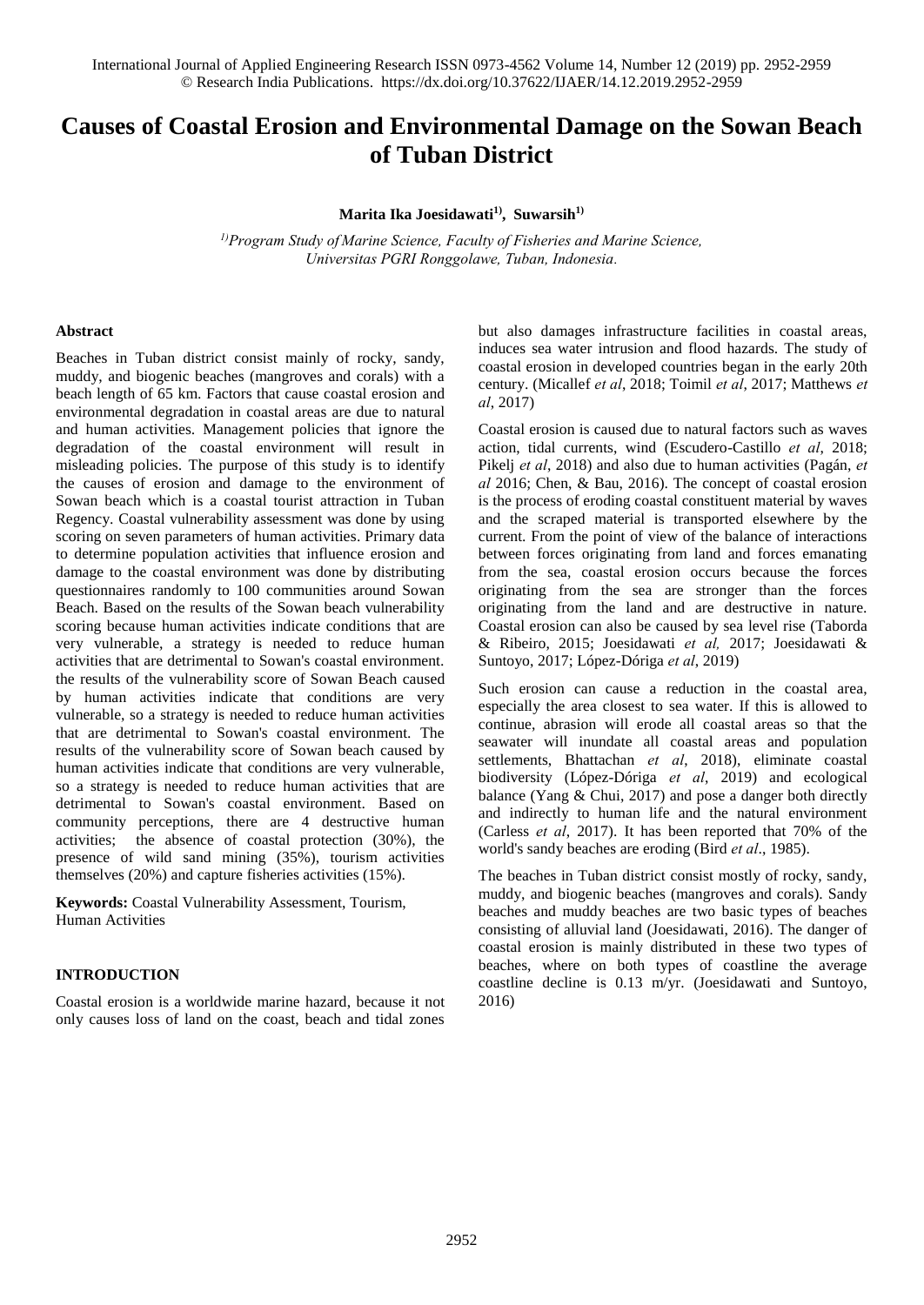# **MATERIALS AND METHODS**

*Study Area* 



**Figure 1** (a) Research location on the map of Indonesia (b) Research sites on the island of Java, precisely Tuban District (c) Research sites in Tuban District (d) Location of research around the coast of Sowan Beach



**Figure 2**. Location points (70 location points) for observing the causes of coastal erosion

Based on Figure 1. Around Sowan Beach is located in Tuban Regency, East Java Province, Indonesia, precisely at coordinates 6 ° 46'30.06 "S, 111 ° 46'11.18" E and 6 ° 46'15.78 "S, 111 ° 44'57.02" E with a beach length of 3.5 km where there are 70 locations that are 50 m away from one point to another.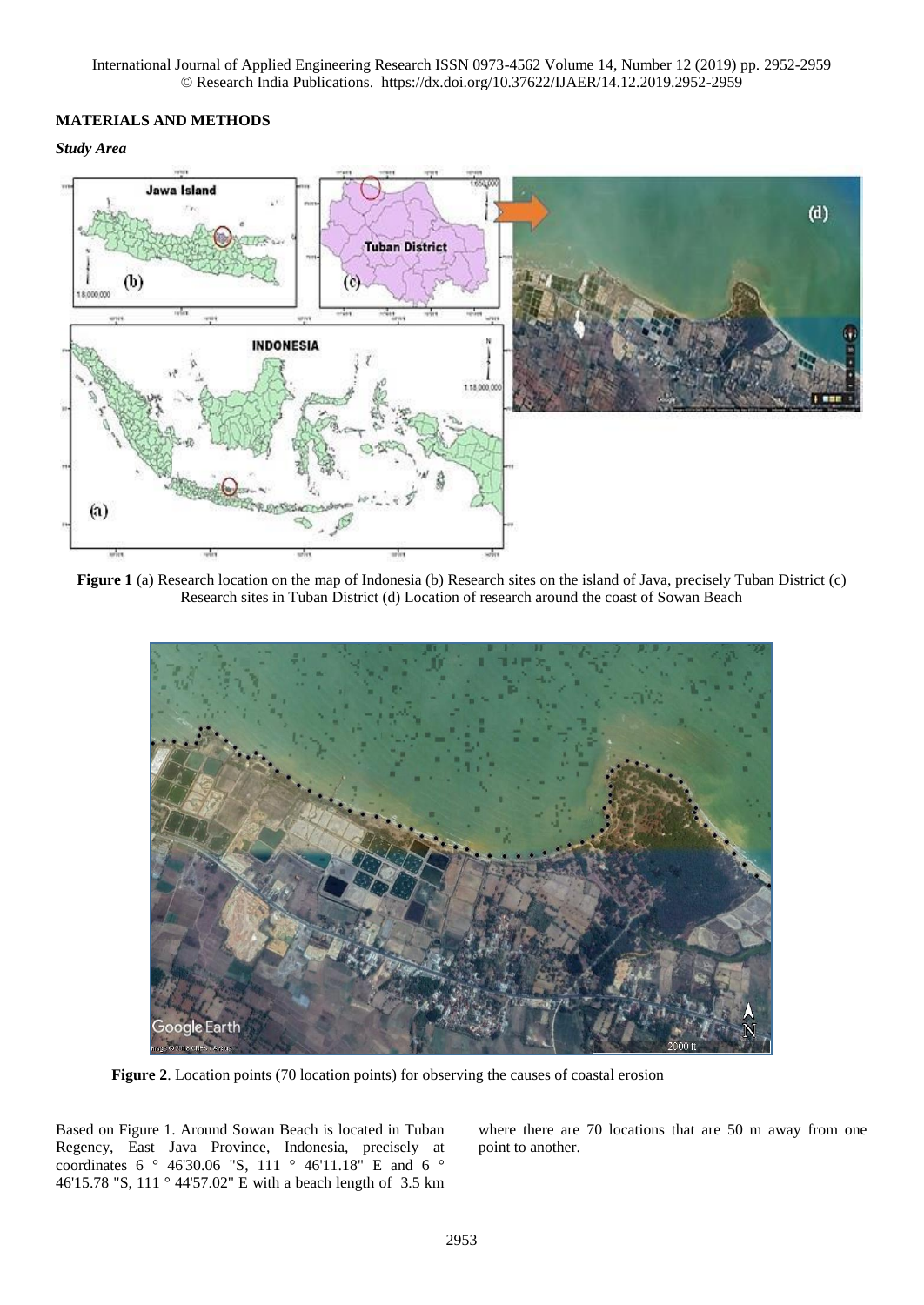## *Data Collection and Data Analysis*

Primary data to find out the livelihood activities of the population that influence coastal erosion, as well as identify population perceptions of coastal erosion that occurs, and tourism-related activities at the research site. Primary data was carried out by distributing questionnaires randomly to 100 residents around Sowan beach. Furthermore, simultaneous

field observations were carried out with questionnaire surveys to determine the causes of erosion around the study area.

Coastal vulnerability index assessment based on human activities (7 parameters) grouped in 5 classes; invulnerable, low vulnerable, moderately vurnerable, vulnerable and highly vulnerable (Table 1)

|                | No Parameter                           | Value/vulnerability classes |                               |                                                    |                |                 |
|----------------|----------------------------------------|-----------------------------|-------------------------------|----------------------------------------------------|----------------|-----------------|
|                |                                        | Invulnerable                | low vulnerable                | moderately vurnerable vulnerable highly vulnerable |                |                 |
|                |                                        | 1                           | $\overline{2}$                | 3                                                  | $\overline{4}$ | 5               |
| $\overline{1}$ | Sand mining                            | $>80\%$                     | 60-80%                        | 40-60%                                             | 20-40%         | $<$ 20%         |
| $\overline{2}$ | Coastal reclamation                    | $< 5\%$                     | $5 - 20%$                     | 20-30%                                             | 30-50%         | $>50\%$         |
| $\overline{3}$ | Ground Water Consumption               | $>20\%$                     | 20-30%                        | 30-40%                                             | 40-50%         | $>50\%$         |
| $\overline{4}$ | Land use pattern                       |                             | Protected area Unclaimed area | settlement                                         | Industry       | Farming         |
| 5              | Natural protection against degradation | $>80\%$                     | $60 - 80%$                    | 40-60%                                             | 20 - 40%       | $<$ 20%         |
| 6              | Coastal protection structure           | $>50\%$                     | 30-50% 2                      | 20-30%                                             | $5 - 20%$      | $< 5\%$         |
| $\overline{7}$ | Watershed                              | Not affected                |                               | Moderately affected                                |                | Highly affected |

| Table 1. Coastal Vulnerability Assessment based on Human Activity Parameters |  |
|------------------------------------------------------------------------------|--|
|------------------------------------------------------------------------------|--|

Source :Joesidawati, (2016)

The chi square method is used as an analysis of data collected based on the results of the questionnaire, and descriptive analysis describes the results of the questionnaire (Senevirathna et al, 2018).

## **RESULTS AND DISCUSSION**

The cause of coastal erosion which leads environmental damage on coastal areas around Sowan Beach, Bancar is human activity. Joesidawati (2016) analyzed the vulnerability of Tuban beach due to the impact of SLR (Sea Level Rise) using 6 parameters; sand mining, coastal reclamation, groundwater consumption, land use patterns, protection of nature, coastal structures. Human activities can increase the negative impact of rising sea levels and also have an impact on the amount of erosion on the coast of Tuban district. However, in this study, seven parameters were added, including the presence or absence of data on watersheds in the study location. The erosion conditions around the Sowan Beach are based on field observations as shown in Figure 3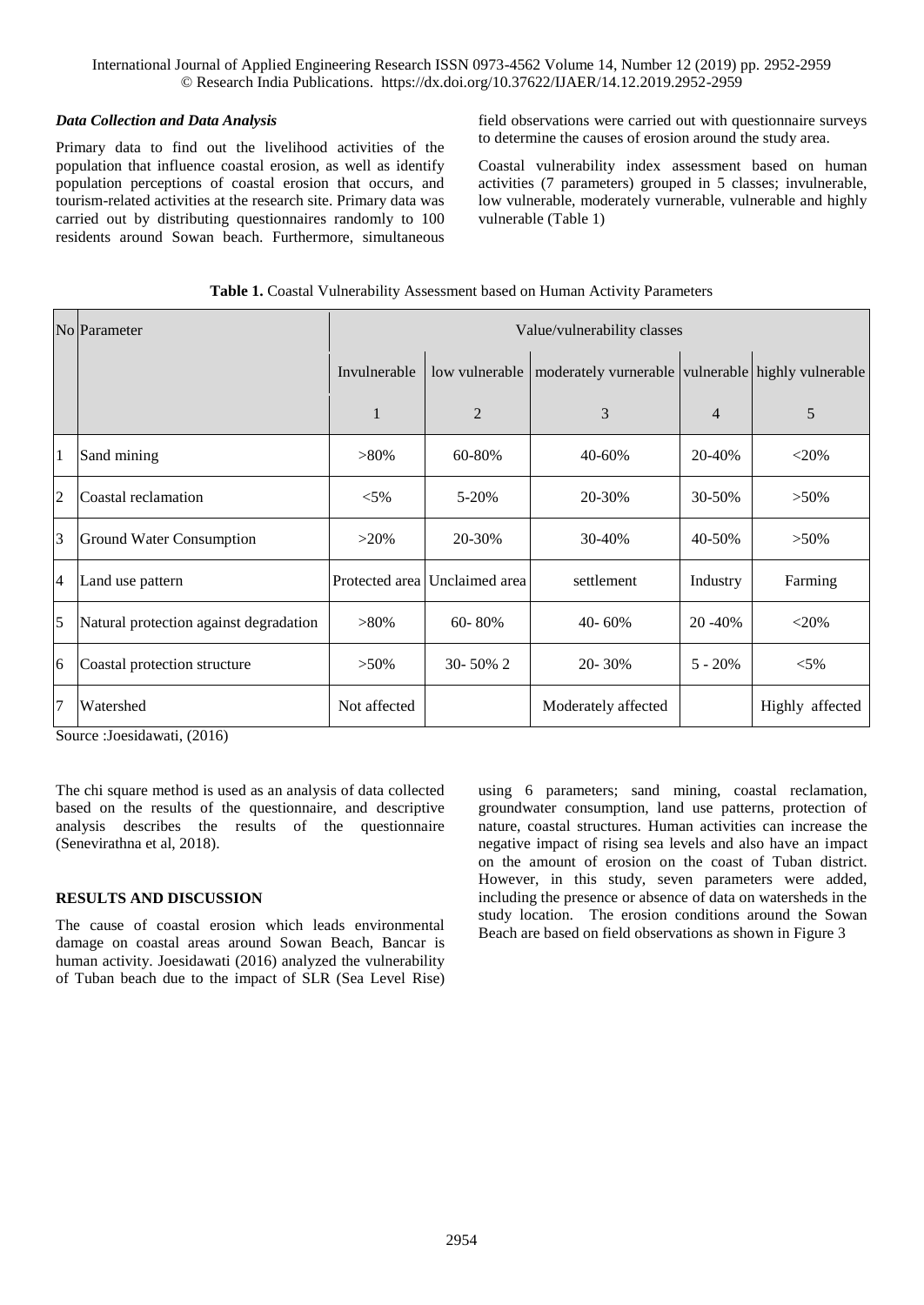

**Figure 3**. Multiple Point Samples Location of 2017 Field Observation Results on Beach Erosion Conditions along Sowan Beach  $(\pm 3.5 \text{ km})$  (12 points from 70 points)

## *Assessment Coastal Vulnerability Index Based on Seven Human Activitiy Parameters*

## 1. Sea- sand Mining

Illegal sea-sand mining in Tuban district occurs in three subdistricts of coastal area; Bancar , Tambakboyo, and Jenu with a length of beach at the mine is 5420.23 m / 5.4 km.. Compared to the length of the coast of Tuban Regency  $(\pm 65)$ km), the location used as illegal mining is 8.48% (Joesidawati, 2016). Illegal sea-sand mining can affect coastal areas to be more vulnerable (Ozyurt, 2007). Figure 4 shows the illegal sand mining around the Sowan beach the research location) is located in Bogorejo village. The production of sea-sand in the mine are coordinated by sea-sand middlemen.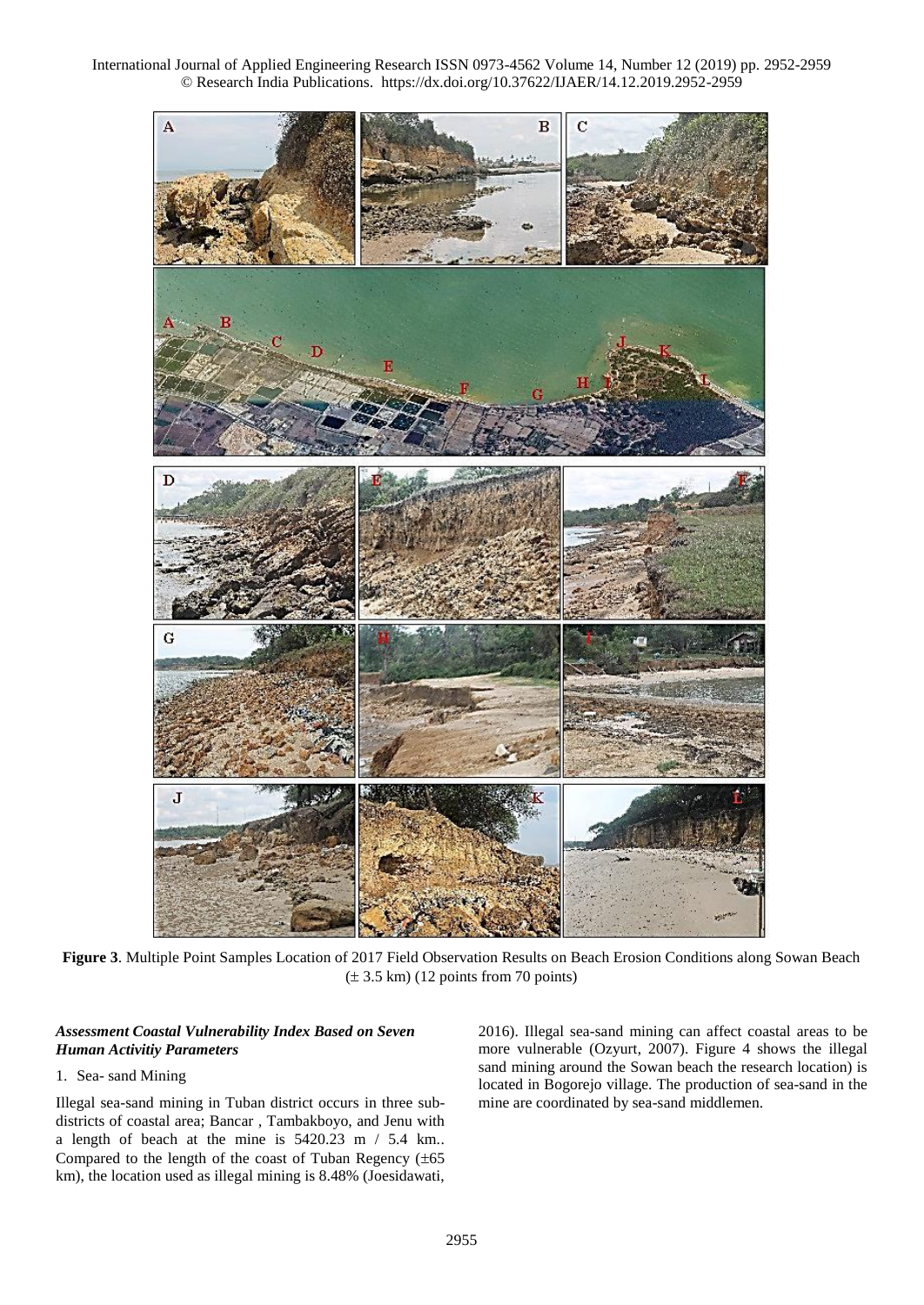

**Figure 4**. Illegal sand mining around Sowan Beach (Bogorejo Village)

Illegal sand mining around Sowan beach is 856.25 m or 30.98% of the length of the coast of Bogorejo Village, Bancar District. The beach vulnerability index using the vulnerability class from Joesidawati (2016) shows that sand mining in Sowan falls into the category of "vulnerable" class

## 2. Beach Reclamation

There was no beach reclamation carried out by the community around Sowan beach, this means the class of vulnerability around Sowan beach in the class "invulnerable"

## 3. Groundwater consumption

In this research area, clean water needs use two sources, it comes from sources originating from local water supply utility and natural resources in the form of private or villagemanaged wells. Based on data on groundwater consumption around Sowan Beach, it shows that 50% is used for agricultural irrigation and shrimp ponds. Whereas for the consumption of drinking water and the daily needs of the residents around Sowan Beach use the local water supply utility. The source of clean water for local water supply utility comes from several sources, it comes from spring and artesian wells. This condition indicates that groundwater consumption exceeds 50% or in the class "very vulnerable". Figure 5. Shows the location of artesian wells for agriculture around the Sowan Beach, the distance between one artesian wells to another is  $\pm 50$  m.



**Figure 5. (a)** The distance from the artesian wells along the Sowan coast is  $\pm$  200-300 m from the shoreline and **(b)** the distance between the artesian wells is  $\pm 50$  m

## 4. Land Use Pattern

Land use pattern in the study location was seen at a distance of 300 meters from the shoreline as shown in Figure 6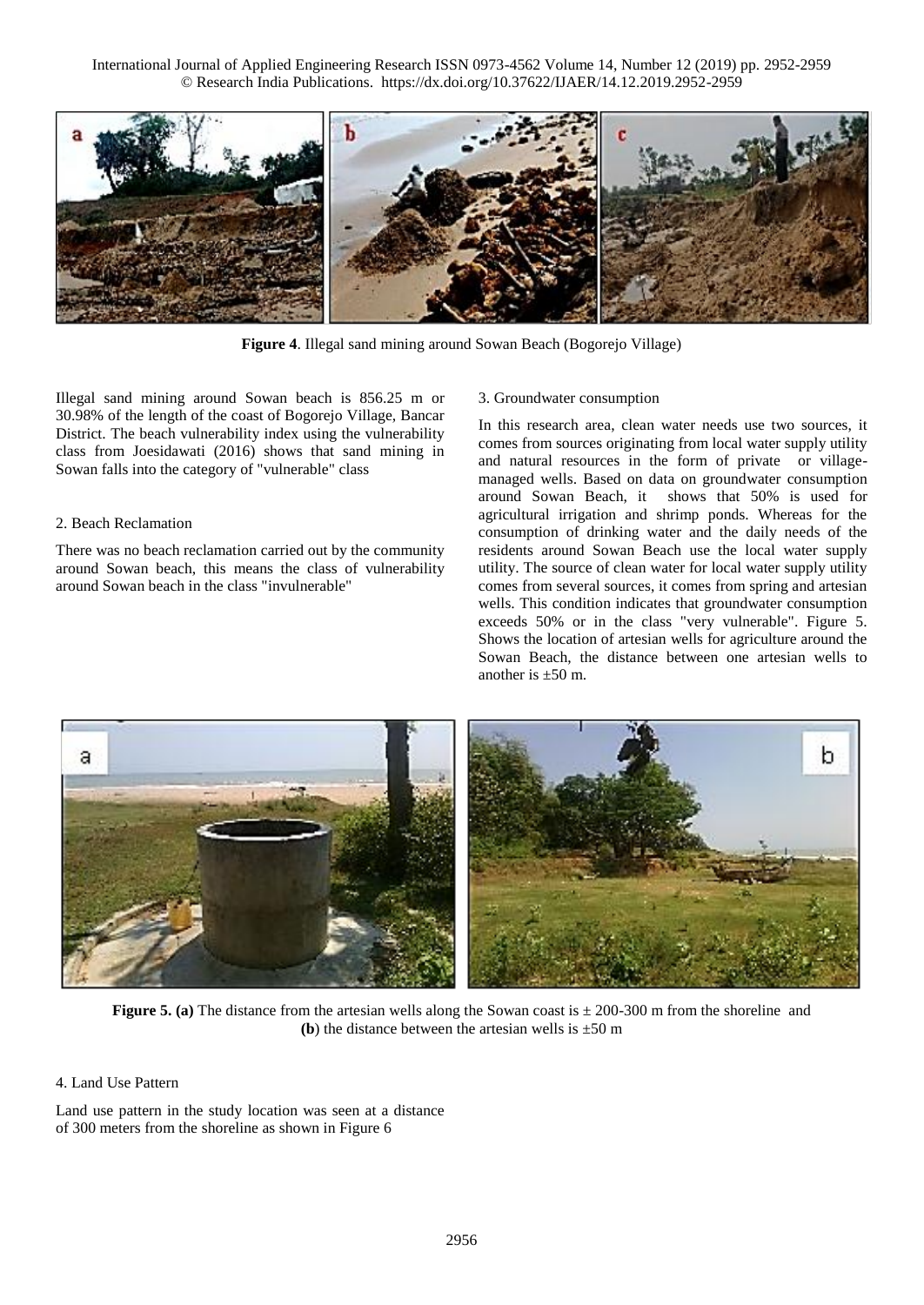

**Figure 6.** Land Use of Research Sites

**Figure 6** shows planted field / vacant land 153,854.54 m2, domestic tourism area =  $20,995.61$  m2, rice field =  $34,235.30$ m2, pond = 423,640.15 m2, river = 21,549.06, land for settlement  $= 145,885.86$  m2. Based on the vulnerability class, this region shows the class of "vulnerable" this is because the agricultural area is 76.45% or 611,729.99 m2, residential area 18.23% or 145,885.86 m2, protected area 2.62% or 20,995.61 m2, unclaimed area of 2.69% or 21,549.06 m2

## 5. Natural protection against degradation

Natural protection against degradation according to Dahuri (2003) indicates the presence or absence of key habitats (coral reefs, seagrass beds, and mangrove forests). The existence of tropical marine ecosystems can maintain economic stability in coastal areas throughout the world. (Hoegh-Guldberg *et al*, 2009; Foale *et al*, 2013). In the study location there was no natural protection so that it can be included in the class "highly vulnerable"

#### 6. Coastal Protection Structure

One of the ways to overcome coastal erosion is by building a coastal protection building (jetty, groynes, breakwater, beach wall or revetment). With the building protruding or parallel to the coastline, it will certainly have an influence on the shape of the existing coastline. Coastal protection structure at the study site which has been built from 2013-2015 by the regional government of Tuban, or by the community, which is only 314.43 m or 11.38% of the coastal length of the research site (2,763.94). This condition shows that the class is "highly vulnerable"

#### 7. Watershed

The watershed around the coast of Sowan is subwatershed Budur (Figure 7).



**Figure 7.** (a) Watersheds in Tuban Regency, (b) and (c) Budur Sub-Watershed which flow on Sowan Beach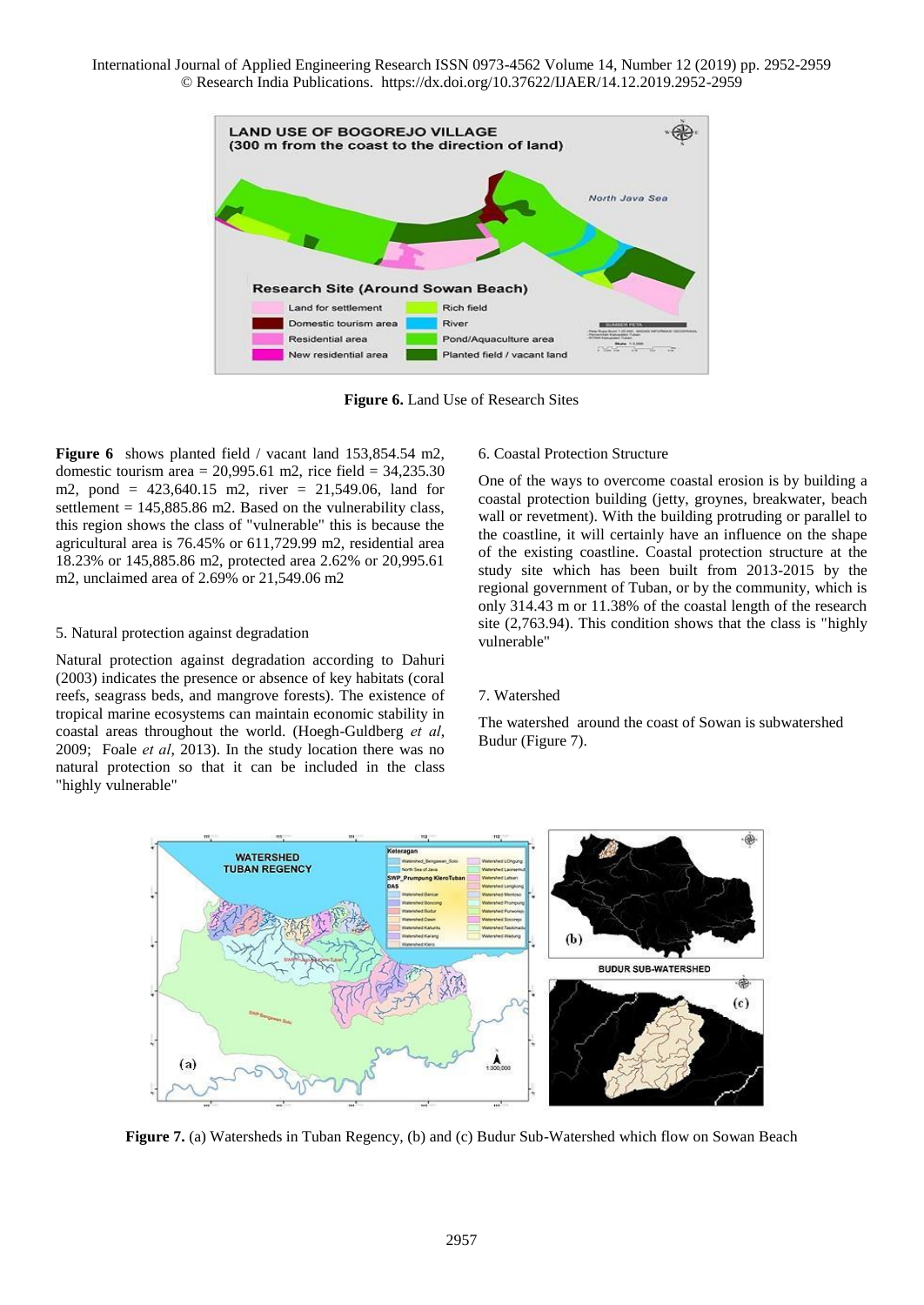Based on Figure 7, the Sowan beach is strongly influenced by the budur river flow. This condition shows that the class is "highly vulnerable"

## *Community Perception of the Causes of Erosion and Environment Damage to Sowan Beach*

The causes of erosion around the beach are based on community perceptions as shown in Figure 8



**Figure 8** Reasons for coastal erosion and environmental damage according to community perceptions

Figure 8 shows the causes of erosion and damage to the coastal environment from the point of view of the community around the Sowan Coast. According to analysing the results of questionnaires of 100 residents around the study area, one of the factors influencing the increase in coastal erosion intensity is the absence of coastal protectors, even though the community has informed that there is a need for coastal protection for local governments, but there is no right solution to reduce the situation.

Anthropogenic activities that cause erosion and damage to the coastal environment come from the activities of illegal sand miners. One-hundred (100) residents answered that illegal miners were not native Bogorejo people, but they came from some others village around Bogorejo, some even said they did not know where the illegal miners who accidentally took the sea sand around Sowan Beach,

Tourism activities are not a cause of coastal erosion, but are a cause of damage to the coastal environment. The development of infrastructure facilities is one of the factors that cause damage to the natural environment, such as the existence of a number of restaurants, guest houses, the use of boats to

develop tourism industry at Sowan Beach . Disposal of waste from restaurants and guesthouses is an important factor in damaging or degrading the environment. This is due to the absence of management or rules in garbage disposal. Waste that is directly discharged into the sea. Other problems are air and noise pollution activities such as marine charity, camp activities, festivals and garbage burning activities.

The activity of seaweed extraction and fishing is also one of the causes of Sowan's coastal damage. Some fishermen in fishing use fishing gear that is not environmentally friendly. In taking seaweed, fishermen usually enter the coral reef area, they can destroy the existing coral reefs

# **CONCLUSION**

Erosion and damage to the coastal environment have occurred on Sowan Beach which is one of the tourism areas in Tuban district. Based on the results of the scoring assesment of coastal susceptibility to human activities, it shows that the average Sowan coast is highly vulnerable, so a strategy is needed to reduce the level of vulnerability of the coast to human activities. Based on community perceptions, the main causes of erosion and environmental damage of Sowan Beach are caused by 4 activities, namely the absence of coastal protection, the presence of wild sand mining, tourism activities themselves and capture fisheries activities.

## **ACKNOWLEDGMENTS**

Special thanks to forestry service officials and the tourism agency of Tuban Regency who were stationed in the Sowan beach area for their support during the research as well as the community around the Sowan beach area so that this research went well

## **REFERENCES**

- [1] Bhattachan, A., Jurjonas, M. D., Moody, A. C., Morris, P. R., Sanchez, G. M., Smart, L. S Seekamp, E. L. (2018). Sea level rise impacts on rural coastal social-ecological systems and the implications for decision making. Environmental Science & Policy, 90, 122–134.
- [2] Bird, E. C. F. (1985), Coastline Changes, Wiley & Sons, New York, 219 pp.
- [3] Carless, S. J., Green, J. A. M., Pelling, H. E., & Wilmes, S.-B. (2016). Effects of future sea-level rise on tidal processes on the Patagonian Shelf. Journal of Marine Systems, 163, 113–124.
- [4] Chen, C.-L., & Bau, Y.-P. (2016). Establishing a multi-criteria evaluation structure for tourist beaches in Taiwan: A foundation for sustainable beach tourism. Ocean & Coastal Management, 121, 88–96.
- [5] Dahuri, R. (2003). Keanekaragaman Hayati Laut. Aset Pembangunan Berkelanjutan Indonesia. PT Gramedia Pustaka. Utama. Jakarta. hal 63, 64